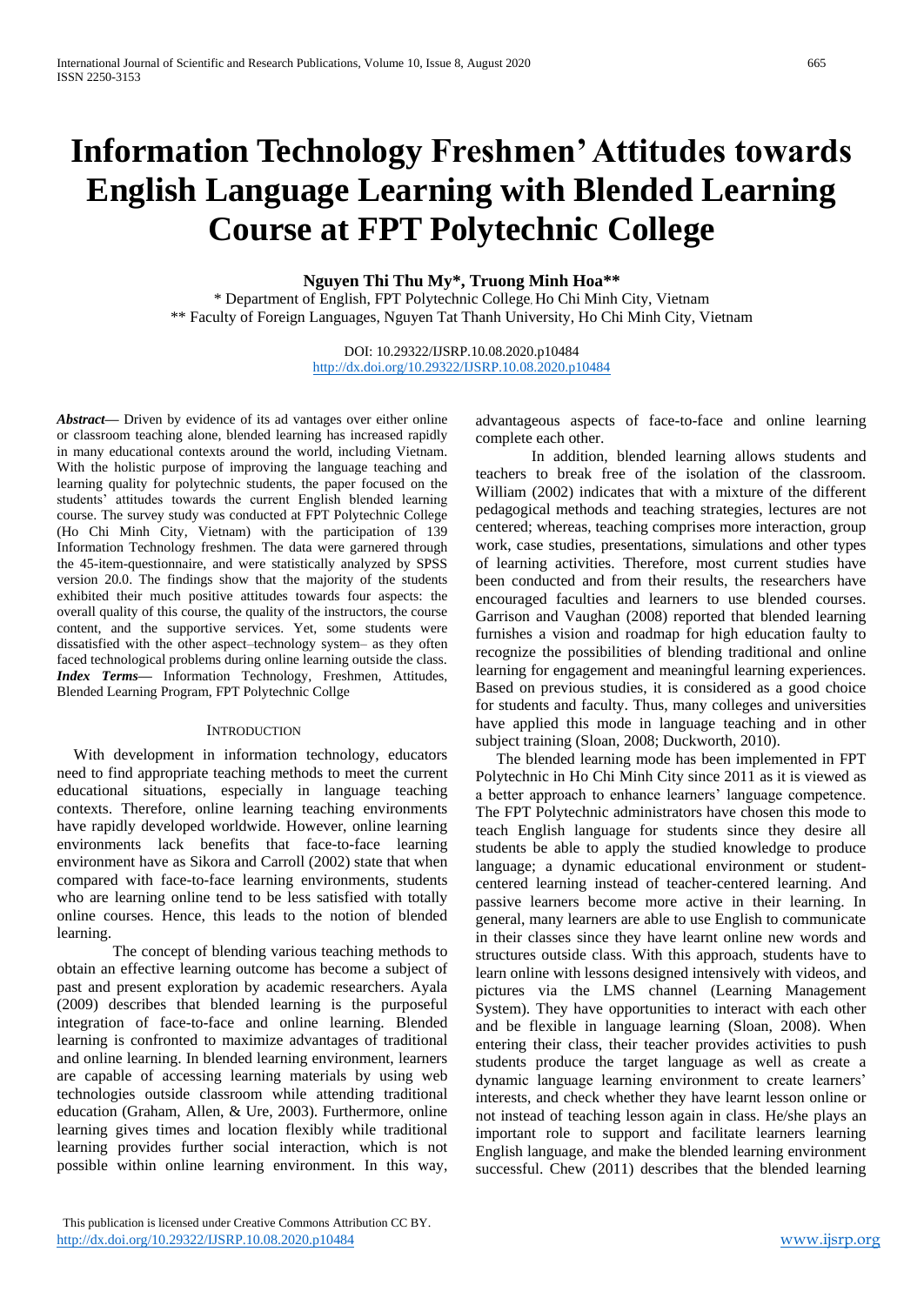might enhance through increasing learners' self-motivation and developing instructors' professional. However, blended learning is a new model. It causes a challenging for teachers and learners (So & Bonk, 2010). Similarly, Garrison and Vaughan (2008) also found that beside assumption of its benefits, blended learning brings significant difficulties and risks for faculties and students related to technology uses in learning and teaching, insufficient support, and lack of time and resources for course development. Other academics faced difficulties in finding the most effective ways to enact blended learning solutions. For instance, Lionarakis and Parademitrou (2003) found the time and complexity of designing and developing a blended program was vital challenges in the

# **METHOD**

## *A. Research Site and Participants*

This study was conducted in the Fall semester of 2019- 2020 at the faculty of Information Technology of FPT Polytechnic College in Ho Chi Minh City, Vietnam. It is a practical college of FPT University, which was established in July 2010, employing a project-based training method and blended learning mode to help students learn by working on realistic projects and gain outcome. Regarding to the Faculty of Information Technology, there were four departments including Web Design, Software Application, Computer Program, and Graphic Design that the faculty was responsible implementation of blended learning. And, they also considered that technologies, instructors, and technological support were factors that affected to blended effectiveness. Although there were many researches about blended learning, few of them focused on students' attitudes towards this mode. So, it is necessary to examine this construct.

The aim of the current paper was to investigate the freshmen's attitudes towards learning language with the aid of blended learning at FPT Polytechnic College, Vietnam. This paper, accordingly, formulated the following question: *What are the Information Technology freshmen' attitudes towards English blended learning course at FPT Polytechnic College?*

for management. In the Fall semester of 2019-2020, there were 20 English classes of Information Technology with nearly 800 students including four levels (i.e. 1A, 1B, 2A and 2B) in which those who studied General English at level 1B were 139 and were divided in 5 classes. These 139 1B-level students became the target sample of this study, three-quarters of whom were males, and four-fifths of whom aged from 18 to 20.

*B. Description of the English Blended Learning Program at FPT Polytechnic College*

TABLE 1. DESCRIPTION OF THE BLENDED LEARNING PROGRAM AT FPT POLYTECHNIC COLLEGE **Components Description** Material *Topnotch 1* (2nd edition) published by Longman Pearson with 10 units. The students at level 1B would learn 5 units from U6-U10 based on the syllabus lasting 10 weeks (4 hours per week) in face-to-face learning. Blended learning process The students learnt English lessons online at home before entering the class, while the instructor was responsible for creating a dynamic environment of discussion with them based on course materials. In this way, the students could join activities and discuss issues they had not been understood with their classmates and instructor when they were in class. The instructor also examined what the students had learnt at home and had them practice it when they were in the classroom. Online learning environment In order to help the students to learn lessons online, a supportive tool adopted is the Learning Management System (LMS) which used a webbased server software platform. It helped the students in learning online, downloading resources and submitting assignments. In the level 1B, the students had to practice language skills (listening, reading, and writing) and language knowledge (pronunciation, grammar, and vocabulary) for each unit. Learning assessment The students' learning results were assessed through three factors: class attendance, learning process, and topic assignment. 1. In terms of class attendance, the students present in class 20 sessions equivalent to 40 hours (2 hours per session) during the English course. If their absence was over 04 sessions (over 25% of class time), they were skipped class. 2. In terms of learning process, students were evaluated based on sub factors as follows: Online learning (10%, equivalent to 1.0 point): The students must learn online lessons and accumulate points over 0.75. If their point accumulation was under 0.75, they could not protect their final topic assignment. In-class participation (10%, equivalent to 1.0 point). Progress tests (20%, equivalent to 2.0 points): The students must complete two progress tests during the courses. 3. In terms of topic assignment for presentation at the end of the course, the students chose one of five topics in the first day of the school and did it through four stages. Assessment of the first stage (10%, equivalent to 1.0 point). Assessment of the second stage (10%, equivalent to 1.0 point). Assessment of the final document (10%, equivalent to 1.0 point). Presentation for the document (30%, equivalent to 3.0 point). Teaching assessment Assessment for the blended course and the instructors was from students. The FPT Polytechnic gathered student feedback data through online survey involving five criteria: *1) Faculty's punctuality; 2) Communication skills; 3) Subject coverage; 4) Support; 5) Faculty's response.* The students would give feedback through 4 scales from strong dissatisfaction to strong satisfaction, and they could express opinion relating to instructions at the Comment column. If grade point average (GPA) of each instructor was over 3.4, no troubles were found in teaching.

# *C. Questionnaire: Rationale, Description, Collection and Analysis*

The researchers decided to utilize a questionnaire which is known to be one of the easiest methods to manage, even with a large number of subjects (Dörnyei, 2010) and one of the most useful tools to exploit the subjects' attitudes, beliefs and perceptions (Koshy, 2005). The 45-item questionnaire

consisted of five distinct sections. The first section was associated with the participants' overall attitudes towards the blended learning course (Items 1-16), followed by the second section which addressed the sample's attitudes towards the quality of instructors participating on blended learning course (Items 17-27), and the third section which focused on the participants' attitudes towards technology system and interface design (Items 28-35). The fourth section was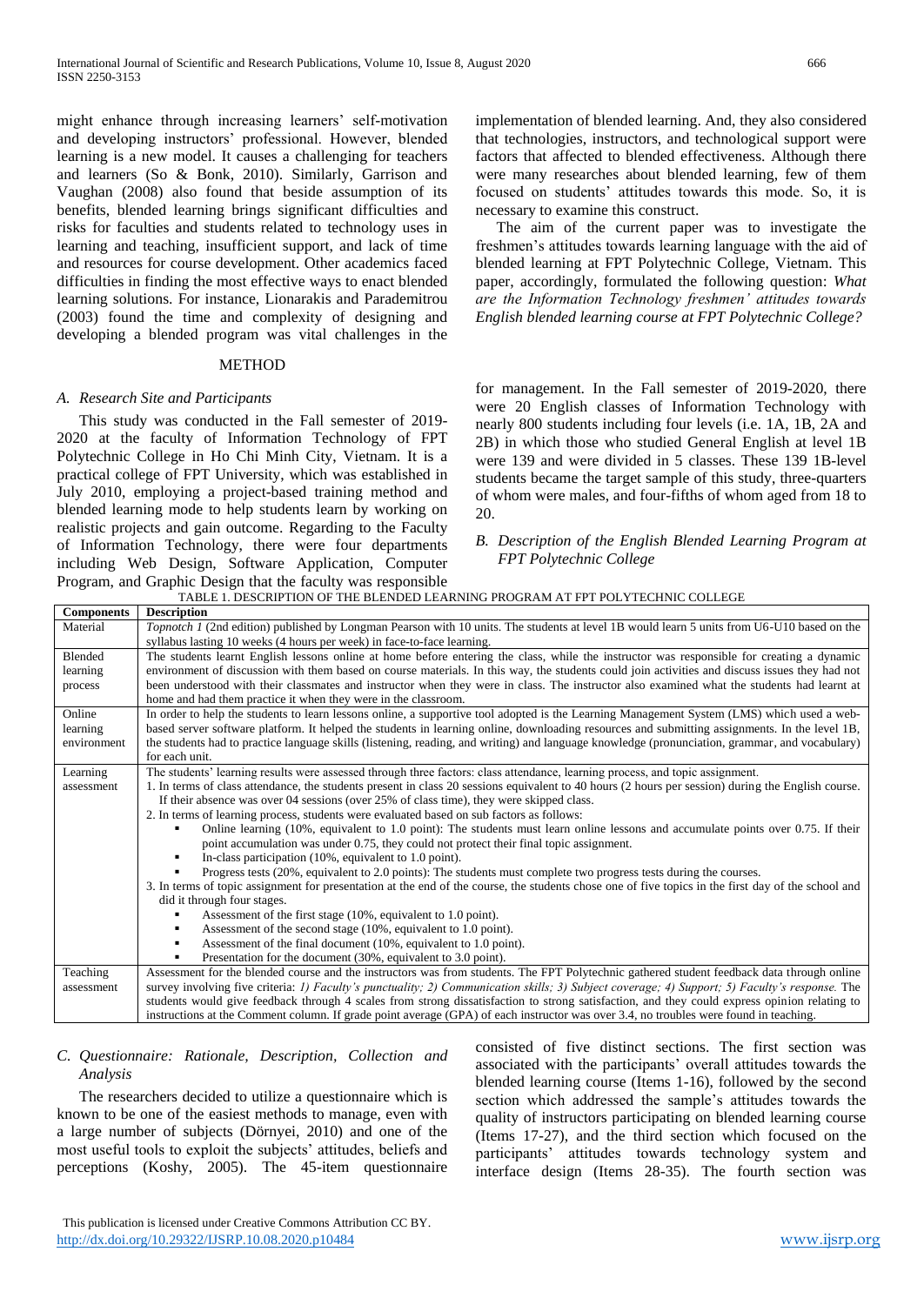pertinent to the respondents' attitudes towards course information or content used in blended learning (Items 36-42), followed by the last section which assessed the students' attitudes towards assistance of staff or administrators relating to the blended course (Items 43-45). These items were rated on a five-point Likert-scale, including *1=totally disagree, 2=disagree, 3=uncertain, 4=agree, and 5=totally agree*. The questionnaire scale was reliable as proven by its internal consistency indexes. More specifically, the Cronbach's Alpha values of all five sub-scales were greater than .700 (Pallant, 2005). Besides, such high reliability of the questionnaire

# RESULTS

# *D. Overall Attitudes towards the Blended Learning Course*

| TABLE 2. OVERALL ATTITUDES TOWARDS THE BLENDED LEARNING COURSE |  |
|----------------------------------------------------------------|--|
|                                                                |  |

| Item             | <b>Statement</b>                                                                  | $SD*$   | D*    | $\mathbf{U}^*$ | $A^*$ | $SA*$ |
|------------------|-----------------------------------------------------------------------------------|---------|-------|----------------|-------|-------|
| 1                | I am more likely to ask questions in a blended course.                            | 2.9%    | 7.2%  | 18.0%          | 23.7% | 48.2% |
| $\boldsymbol{2}$ | Generally, I am more engaged in my blended courses.                               | 0.7%    | 9.4%  | 12.2%          | 32.4% | 45.3% |
| 3                | I am motivated to succeed.                                                        | 1.4 %   | 8.6%  | 11.5%          | 28.1% | 50.4% |
| 4                | I access the course content whenever I need.                                      | 0.7%    | 6.5%  | 20.9%          | 56.1% | 15.8% |
| 5                | Given the opportunity I would take another blended course in the future.          | 2.9%    | 5.0%  | 7.9%           | 30.2% | 54.0% |
| 6                | There are more opportunities to interact with others in a blended course.         | 5.0%    | 15.1% | 13.7%          | 36.0% | 30.2% |
| $\overline{7}$   | My blended course experience increases my opportunity to access, use information. | 1.4 %   | 8.6%  | 11.5%          | 28.1% | 50.4% |
| 8                | Blended learning helps me better understand course material.                      | 0.7%    | 5.0%  | 20.9%          | 54.7% | 18.7% |
| 9                | Generally, I understand course requirements better in an blended course.          | 1.4%    | 6.5%  | 12.9%          | 29.5% | 49.6% |
| 10               | Blended learning improves my vocabulary.                                          | 1.4%    | 9.4%  | 12.2%          | 27.3% | 49.6% |
| 11               | Blended learning improves my grammar structures.                                  | 5.0%    | 15.1% | 13.7%          | 36.0% | 30.2% |
| 12               | Blended learning improves my pronunciation.                                       | 1.4%    | 4.3%  | 15.8%          | 33.1% | 45.3% |
| 13               | Blended learning enhances my reading skill.                                       | 0.7%    | 5.8%  | 13.7%          | 33.8% | 46.0% |
| 14               | Blended learning enhances my speaking skill.                                      | $0.0\%$ | 5.8%  | 10.1%          | 40.3% | 43.9% |
| 15               | Blended learning enhances my listening skill.                                     | 0.7%    | 8.6%  | 9.4%           | 28.8% | 52.5% |
| 16               | Blended learning enhances my writing skill.                                       | 0.7%    | 7.2%  | 15.1%          | 54.0% | 23.0% |

(**\***): **SD:** Strongly disagree; **D:** Disagree; **U:** Uncertain; **A:** Agree; **SA:** Strongly agree

As shown in Table 2, the majority of the students showed their positive affection on the overall blended learning course; for example, nearly four-fifths of the participants (50.4% strongly agree, 28.1% agree) were motivated to succeed (Item 3), and more than three-quarters of them (45.3% strongly agree, 32.4% agree) were more engaged in the blended course because they had opportunities to gain knowledge due to online learning before going to school (Item 2). Besides, nearly three-quarters of the participants (48.2% strongly agree, 23.7% agree) were more likely to ask questions during the course to construct their knowledge because of learning beforehand (Item 1). In addition, the respondents' behavioral attitudes of the students towards the overall blended learning were proven positive. In specific, 84.2% (54.0% strongly agree, 30.2% agree) united that they desired to take another blended course in the future (Item 4); and, 71.9% (15.8% strongly agree, 56.1% agree) of the students disclosed that they accessed the course content whenever they needed to (Item 5). Moreover, the majority of the respondents also expressed their cognitive attitudes towards the overall quality of the blended learning. First of all, nearly two-thirds of the sample (50.4% strongly agree, 28.1% agree) believed that there were more opportunities to interact with others in the

*E. Attitudes towards the Quality of Instructors Participating on Blended Learning Course* 

 This publication is licensed under Creative Commons Attribution CC BY. <http://dx.doi.org/10.29322/IJSRP.10.08.2020.p10484> [www.ijsrp.org](http://ijsrp.org/)

blended course (Item 6). Secondly, just about four-fifths of the response community (50.4% strongly agree, 28.1% agree) considered that their blended course experience increased their opportunity to access and use information (Item 7). Thirdly, approximately three-quarters of the informants (18.7% strongly agree, 54.7% agree) asserted that the blended learning helped them better understand course material (Item 8). Fourthly, nearly four-fifths of the respondents (49.6% strongly agree, 29.5% agree) asserted that they understood the course requirements better in the blended course in general (Item 9). Fifthly, the majority of the total sample approved that the blended learning course enhanced their English language knowledge: vocabulary (Item 10, 49.6% strongly agree, 27.3% agree), grammar (Item 11, 30.2% strongly agree, 36.0% agree), and pronunciation (Item 12, 45.3% strongly agree, 33.1% agree). Sixthly, the big proportion of the target sample also recognized the contribution of the blended learning course to their development of language skills: reading (Item 13, 46.0% strongly agree, 33.8% agree), speaking (Item 14, 43.9% strongly agree, 40.3% agree), listening (Item 15, 52.5% strongly agree, 28.8% agree), and writing (Item 16, 23.0% strongly agree, 54.0% agree).

stemmed from the fact that the researchers adapted from different resources such as Garrison and Vaugh (2008), Ozkan

On the chosen dates, the questionnaire copies which had been translated into Vietnamese beforehand were delivered to 540 participants. On the receipt of questionnaires from the respondents, the researchers found that all 540 copies (100%) were valid and accepted. Finally, the researchers employed Statistical Package for the Social Sciences (SPSS) version 20.0 to analyze the descriptive statistics of the collected

and Koseler (2009), and Larsen (2012).

questionnaires in terms of percentage (%).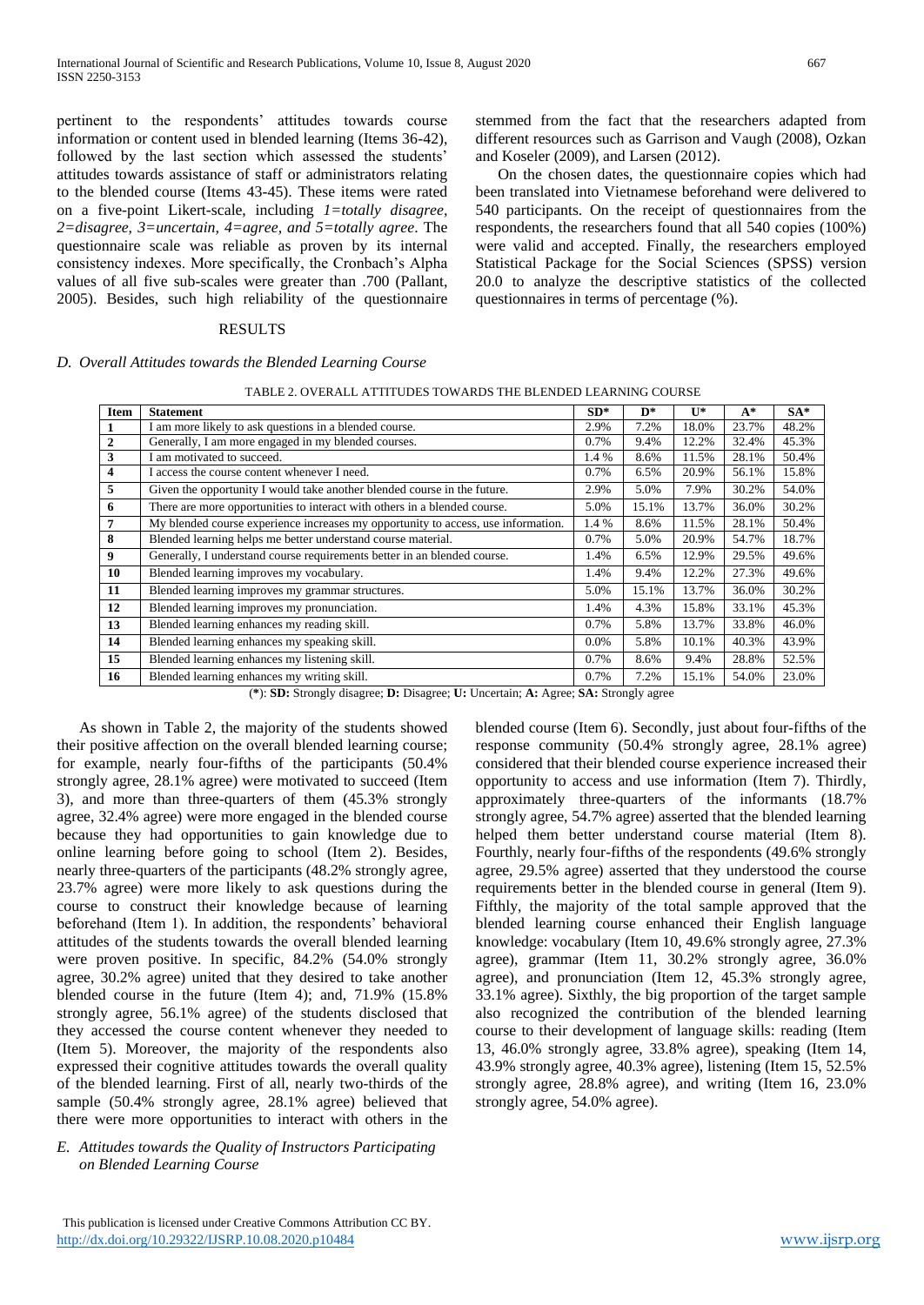| <b>Item</b> | <b>Statement</b>                                                                                                | $SD*$ | D*    | $\mathbf{U}^*$ | $A^*$ | $SA*$ |
|-------------|-----------------------------------------------------------------------------------------------------------------|-------|-------|----------------|-------|-------|
| 17          | The instructor helps to keep students engaged in productive discussion.                                         | 2.2%  | 2.9%  | 10.8%          | 21.6% | 62.6% |
| 18          | The instructor helps keep students on tasks in a way that helped me to learn.                                   | 2.2%  | 2.9%  | 10.8%          | 21.6% | 62.6% |
| 19          | The instructor encourages students to explore new concepts in the course.                                       | 2.2%  | 2.9%  | 10.8%          | 21.6% | 62.6% |
| 20          | The instructor helps to focus discussion on relevant issues to facilitate my learning.                          | 2.2%  | 2.9%  | 10.8%          | 21.6% | 62.6% |
| 21          | The instructor communicates important course topics.                                                            | 2.2%  | 6.5%  | 8.6%           | 21.6% | 61.2% |
| 22          | The instructor communicates expected learning outcomes.                                                         | 2.9%  | 4.3%  | 11.5%          | 53.2% | 28.1% |
| 23          | The instructor provides clear instructions on how to participate in the activities.                             | 2.2%  | 6.5%  | 18.0%          | 18.7% | 54.7% |
| 24          | The instructor clearly communicates important due time frame for the activities.                                | 6.5%  | 20.1% | 18.7%          | 25.2% | 29.5% |
| 25          | The instructor is helpful in guiding the class towards understanding course topics.                             | 2.2%  | 2.9%  | 11.5%          | 55.4% | 28.1% |
| 26          | The instructor provides feedback to help me understand my strengths, weaknesses<br>about the course objectives. | 2.2%  | 5.8%  | 11.5%          | 51.8% | 28.8% |
| 27          | The instructor provides feedback in a timely fashion.                                                           | 5.0%  | 19.4% | 15.1%          | 25.2% | 35.3% |

TABLE 3. ATTITUDES TOWARDS THE QUALITY OF INSTRUCTORS PARTICIPATING ON BLENDED LEARNING COURSE

(**\***): **SD:** Strongly disagree; **D:** Disagree; **U:** Uncertain; **A:** Agree; **SA:** Strongly agree

As Table 3 illustrates, the good quality of the instructors participating in the blended learning course was acknowledged by a large number of the students. Overall, more than fourfifths of the informants (62.6% strongly agree, 21.6% agree) were engaged in productive discussion thanks to the instructor's supports (Item 17). Based on the consensus of many students, the instructor helped keep them on tasks (Item 18, 62.6% strongly agree, 21.6% agree), encouraged them to explore new concepts in the course (Item 19, 62.6% strongly agree, 21.6% agree), and helped to focus discussion on relevant issues to facilitate my learning (Item 20, 62.6% strongly agree, 21.6% agree). What's more, the majority of the participants also were satisfied with their instructors because these instructors communicated important course topics (Item 21, 61.2% strongly agree, 21.6% agree), communicated target

learning outcomes (Item 22, 28.1% strongly agree, 53.2% agree) in the first days of the course, and communicated due time frame for the activities during the lessons (Item 24, 29.5% strongly agree, 25.2% agree). Likewise, the instructors also facilitated the students' language learning by providing instructions on how to participate in the activities (Item 23, 54.7% strongly agree, 18.7% agree) and by guiding the class towards understanding course topics (Item 25, 28.1% strongly agree, 55.4% agree). Besides, many students also recognized that their instructors provided feedback in a timely fashion (Item 26, 28.8% strongly agree, 51.8% agree) to help them understand their strengths and weaknesses about the course objectives (Item 27, 35.3% strongly agree, 25.2% agree).

*F. Attitudes towards Technology System and Interface Design*

| <b>Item</b> | <b>Statement</b>                                                         | $SD*$ | $\mathbf{D}^*$ | $\mathbf{U}^*$ | $A^*$ | $SA*$ |  |
|-------------|--------------------------------------------------------------------------|-------|----------------|----------------|-------|-------|--|
| 28          | I can find required information easily on LMS.                           | 0.7%  | 7.2%           | 17.3%          | 55.4% | 19.4% |  |
| 29          | I am interested in learning on LMS.                                      | 2.9%  | 7.9%           | 24.5%          | 42.4% | 22.3% |  |
| 30          | I access LMS every day to study lessons.                                 | 6.5%  | 18.7%          | 29.5%          | 27.3% | 18.0% |  |
| 31          | LMS is a very efficient educational tool.                                | 2.2%  | 5.8%           | 16.5%          | 41.0% | 34.5% |  |
| 32          | I have not faced any system errors on LMS.                               | 5.0%  | 17.3%          | 25.2%          | 38.1% | 14.4% |  |
| 33          | LMS is easily accessible via Internet.                                   | 6.5%  | 21.6%          | 25.9%          | 37.4% | 8.6%  |  |
| 34          | LMS's graphical user interface is suitable for blended learning systems. | 2.2%  | 7.2%           | 25.2%          | 39.6% | 25.9% |  |
| 35          | LMS improves my learning.                                                | 1.4%  | 3.6%           | 18.7%          | 48.9% | 27.3% |  |
|             |                                                                          |       |                |                |       |       |  |

TABLE 4. ATTITUDES TOWARDS TECHNOLOGY SYSTEM AND INTERFACE DESIGN

(**\***): **SD:** Strongly disagree; **D:** Disagree; **U:** Uncertain; **A:** Agree; **SA:** Strongly agree

As can be seen from Table 4, the participants showed their both their positive and negative attitudes about the LMS (Learning Management System) tool. To the former, nearly three-quarters of the students (19.4% strongly agree, 55.4% agree) opined that they found required information easily on LMS such as course material and assignment (Item 28); roughly two-thirds of the respondents (22.3% strongly agree, 42.4% agree) were interested in learning on LMS (Item 29); about three-quarters of the participants (34.5% strongly agree, 41.0% agree) reckoned that LMS was a very efficient educational tool (Item 31); under two-thirds of the respondents (25.9% strongly agree, 39.6% agree) applauded that LMS's graphical user interface was suitable for blended learning

systems (Item 34); and, more than three-quarters of the response community (27.3% strongly agree, 48.9% agree) stated that LMS improved their language learning (Item 35). To the latter, only 45.3% of the students (18.0% strongly agree, 27.3% agree) unraveled that they accessed LMS every day to study lessons (Item 30); half of the sample encountered various problems while learning like system errors (Item 32, 14.4% strongly agree, 38.1% agree) and accessibility via the Internet (Item 33, 8.6% strongly agree, 37.4% agree).

# *G. Attitudes towards Course Information or Content Used in Blended Learning*

TABLE 5. ATTITUDES TOWARDS COURSE INFORMATION OR CONTENT USED IN BLENDED LEARNING

| Item | <b>Statement</b>                                                | $SD*$         | D*              | T <sub>1</sub> * | $\mathbf{A}^*$<br>$\overline{1}$ | $SA*$ |
|------|-----------------------------------------------------------------|---------------|-----------------|------------------|----------------------------------|-------|
| 36   | <b>COMPANY</b><br>The course content is interesting.            | $.7\%$<br>v., | 3.6%            | $2\%$            | 20.9%                            | 67.6% |
| 37   | <b>COMPANY</b><br>interesting.<br>The presentation<br><b>1S</b> | 7%<br>υ.,     | 2.2%<br>2. 27 U | '.9%             | 23.70%<br>2.3.170                | 65.5% |

 This publication is licensed under Creative Commons Attribution CC BY. <http://dx.doi.org/10.29322/IJSRP.10.08.2020.p10484> [www.ijsrp.org](http://ijsrp.org/)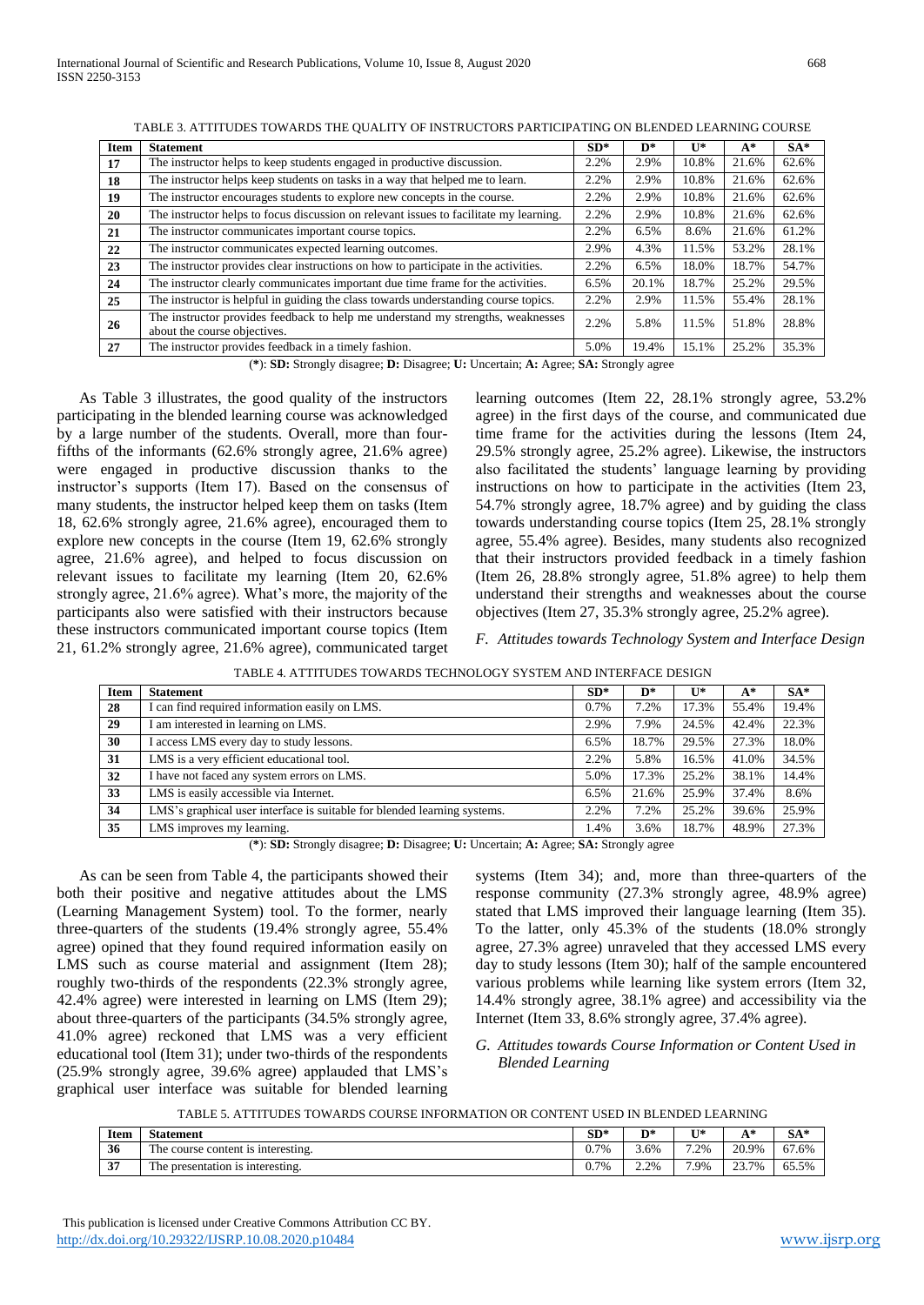| 38 | My college provides resources necessary for me to succeed in the blended course.      | 0.0%                        | 5.0%  | 5.8%  | 61.2% | 28.1% |
|----|---------------------------------------------------------------------------------------|-----------------------------|-------|-------|-------|-------|
| 39 | Compared to English 1A, the workload in this course was moderate.                     | 0.7%                        | 8.6%  | 5.0%  | 19.4% | 66.2% |
| 40 | The content is up-to-date.                                                            | 2.2%                        | 7.2%  | 12.2% | 25.9% | 52.5% |
| 41 | I find it easy to understand and follow the content in lecture.                       | 2.2%                        | 12.2% | 7.9%  | 13.7% | 64.0% |
| 42 | Abstract concepts (principles, formulas, rules) are illustrated by concrete examples. | 0.7%                        | 0.0%  | 5.8%  | 23.7% | 69.8% |
|    | $\sim$ $\sim$ $\sim$                                                                  | $\sim$ $\sim$ $\sim$ $\sim$ |       |       |       |       |

(**\***): **SD:** Strongly disagree; **D:** Disagree; **U:** Uncertain; **A:** Agree; **SA:** Strongly agree

As Table 5 depicts, affectively, nearly ninety-percent of the students affectively approved that the course content (Item 36) and the instructor's presentation (Item 37) were interesting, holding 88.5% (67.6% strongly agree, 20.9% agree) and 89.2% (65.5% strongly agree, 23.7% agree), respectively. Moreover, most of the student informants showed their positive cognitive appraisals of the content of the English blended learning course. Statistically, 89.3% of them (28.1% strongly agree, 61.2% agree) admitted that their college provided resources necessary for them to succeed in the blended course (Item 38); 85.6% of the sample (66.2%

*H. Attitudes towards Assistance of Staff or Administrators* 

strongly agree, 19.4% agree) considered that the workload in 1B level course was moderate like 1A level (Item 39); 78.4% of the target response community (52.5% strongly agree, 25.9% agree) asserted that the content is up-to-date (Item 40); 77.7% of the recruited members (64.0% strongly agree, 13.7% agree) acquiesced that they found it easy to understand and follow the content in lecture (Item 41); and, 93.5% of the students (69.8% strongly agree, 23.7% agree) contended that abstract concepts (e.g. principles, formulas, rules) were illustrated by concrete, specific examples (Item 42).

# *relating to the Blended Course*

| <b>Item</b> | <b>Statement</b>                                                                                | $SD*$   | D*   | $II*$ | A*    | $SA*$ |
|-------------|-------------------------------------------------------------------------------------------------|---------|------|-------|-------|-------|
| 43          | I get the technical support I need during this course.                                          | .4%     | 5.0% | 25.2% | 43.2% | 25.2% |
| 44          | The service supported by the university is good enough.                                         | $0.7\%$ | 5.8% | 17.3% | 56.8% | 19.4% |
| 45          | When I counter an error in the system, I can get immediate feedback by e-mail and<br>telephone. | 1.4 %   | 2.9% | 18.7% | 56.1% | 20.9% |

TABLE 6. ATTITUDES TOWARDS ASSISTANCE OF STAFF OR ADMINISTRATORS RELATING TO THE BLENDED COURSE

(**\***): **SD:** Strongly disagree; **D:** Disagree; **U:** Uncertain; **A:** Agree; **SA:** Strongly agree

As Table 4.6 displays, the large quantity of the students exhibited their positive attitudes towards assistance of staff or administrator when they participated in the blended learning course. In details, more than three-quarters of the students (20.9% strongly agree, 56.1% agree) could get immediate feedback by email and telephone (Item 45); similarly, roughly

# **CONCLUSION**

In conclusion, the questionnaire results obtained from the sample of 139 Information Technology students at 1B level indicated that the majority of them showed their positive attitudes towards and preference on the English blended learning course offered by the FPT Polytechnic College of Vietnam. Based on their evaluative responses, most of them strongly favored the blended learning course in overall, highly approved of the quality of instructors participating on blended learning course, strongly applauded the course information or the content used in blended learning, and were highly valued the assistance of staff or administrators during the English blended learning course. Undoubtedly, this innovative mode brought several benefits to the college students, involving enhancing their autonomy and motivation degree, and nourishing their language knowledge and language skills. The students could reflect what they had learnt with self-space outside the class, and become self-confident to interact with others inside the class. Until their autonomy and motivation developed, language knowledge and skills, along with communicative competence were significantly improved. Yet, the questionnaire results also illustrate that one of five factors that made the students dissatisfied most is the technical system served in online learning. The surveyed students' positive attitudes diminished when the online learning process was

three-quarters of the informants (19.4% strongly agree, 56.8% agree) confessed that service supported by this college was good enough (Item 44). Furthermore, more than two-thirds of the sample (25.2% strongly agree, 43.2% agree) admitted that they received the technical support they need to (Item 43).

often interrupted, and the system occurred many errors. For example, the students could not log into the LMS system when necessary, and could not move an item into its right location. Henceforth, the teachers, the institutional administrators, and technical assistants need to consider this problem carefully to maximize the students' learning outcomes and motivation.

#### REFERENCES

[1] Ayala, J. S. (2009). Blended learning as a new approach to social work education. *Journal of Social Work Education, 45*(2), 277-288.

[2] Chew, S. Y. (2011). *Perceptions of online learning in an Australian university: Malaysian students' perspective* (Unpublished doctoral thesis). Australia: Queensland University of Technology.

[3] Dörnyei, Z. (2010). *Questionnaires in second language research: construction, administration, and processing* (2nd ed.). London, Routledge.

[4] Duckworth, A. (2010). *Cooperative learning: Attitudes, perceptions, and achievement in a traditional, online, and hybrid instructional setting* (Unpublished doctoral thesis). USA: University of Southern Mississippi.

[5] Garrison, D. R., & Vaughan, N., (2008). *Blended learning in higher education: Framework, principles and guidelines*. San Francisco, CA: Jossey-Bass.

[6] Graham, C.R., Allen, S., & Ure, D. (2005). Benefits and challenges of blended learning environments. In M. Khosrow-Pour (Ed.), *Encyclopedia of information science and technology* (pp.253-259). Hershey, PA: Idea Group. [7] Koshy, V. (2005). *Action research for improving practice: A Practical guide*. London: PCP/Sage Publications.

[8] Larsen, L. J. E. (2012). *Teacher and student perspectives on blended learning intensive English program writing course* (Unpublished doctoral thesis). Iowa: Iowa State University.

[9] Lionarakis, A., & Parademitrou, D. (2003). The quality of the learning experience: A comparative study between open distance and conventional education. *Turkish Online Journal of Distance Education, 4*(2).